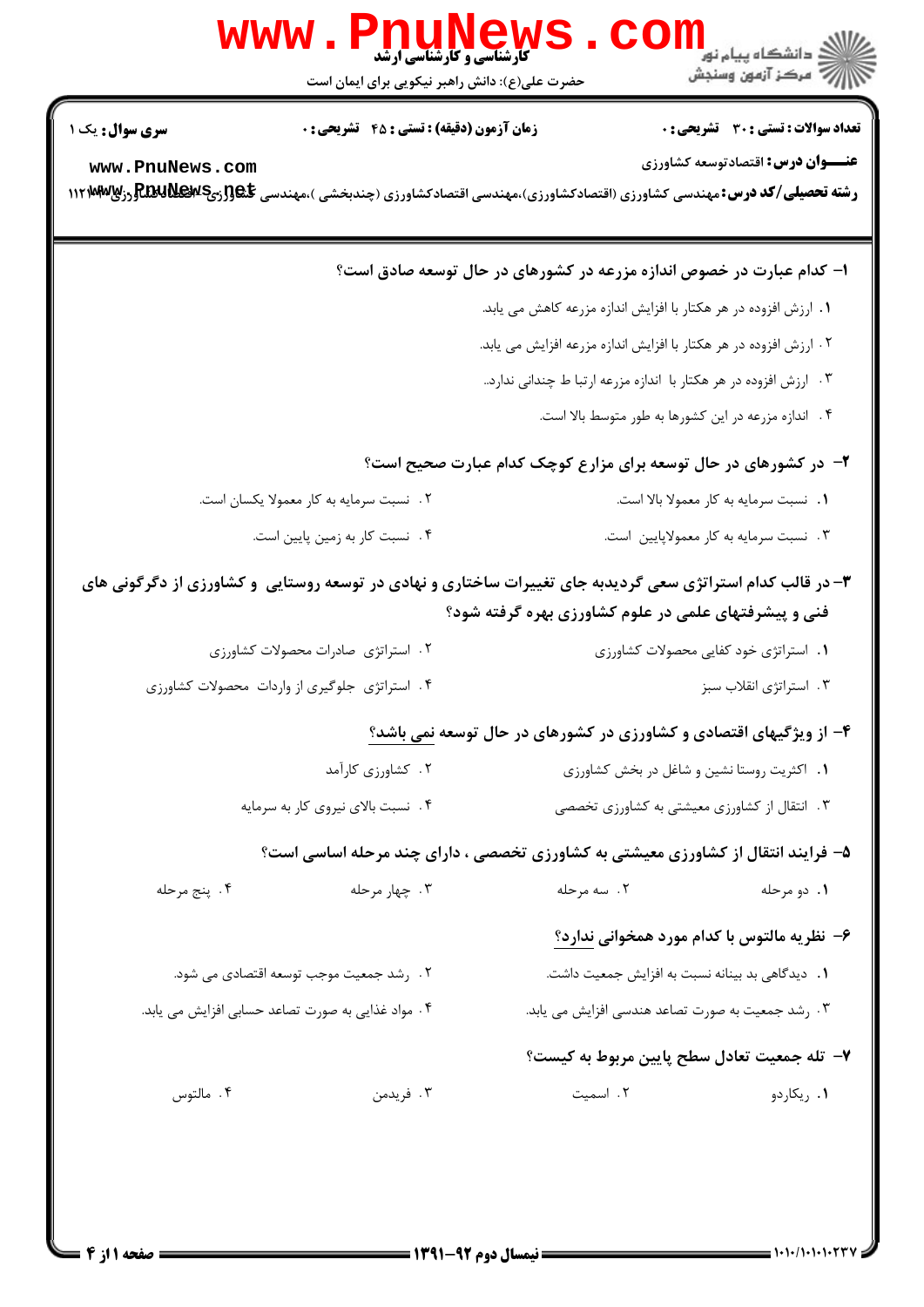| <b>WWW</b>                                                                                                                                                                | Phuney<br><b>کارشناسی و کارشناسی ارشد</b><br>حضرت علی(ع): دانش راهبر نیکویی برای ایمان است                    |                    | ر دانشڪاه پيام نور <mark>−</mark><br>ا∛ مرکز آزمون وسنڊش                     |  |  |
|---------------------------------------------------------------------------------------------------------------------------------------------------------------------------|---------------------------------------------------------------------------------------------------------------|--------------------|------------------------------------------------------------------------------|--|--|
| سری سوال: ۱ یک                                                                                                                                                            | <b>زمان آزمون (دقیقه) : تستی : 45 گشریحی : 0</b>                                                              |                    | <b>تعداد سوالات : تستی : 30 ٪ تشریحی : 0</b>                                 |  |  |
| www.PnuNews.com<br><b>رشته تحصیلی/کد درس: م</b> هندسی کشاورزی (اقتصادکشاورزی)،مهندسی اقتصادکشاورزی (چندبخشی )،مهندسی R <b>BUNEW</b> 5 گروز <b>RBUNE</b> w ۱۱۲۱ <b>w آ</b> |                                                                                                               |                    | <b>عنـــوان درس:</b> اقتصادتوسعه کشاورزی                                     |  |  |
|                                                                                                                                                                           |                                                                                                               |                    | ۸– کدام انتقاد بر مدل مالتوس وارد است؟                                       |  |  |
|                                                                                                                                                                           |                                                                                                               |                    | 1. نرخ رشد جمعیت مستقیما با سطح درآمد سرانه ارتباط ندارد.                    |  |  |
|                                                                                                                                                                           | ٢. نرخ رشد جمعيت مستقيما با سطح درآمد سرانه ارتباط دارد.                                                      |                    |                                                                              |  |  |
|                                                                                                                                                                           | ۰۳ کنترل زاد و ولد باعث جلوگیری از رشد جمعیت می شود.                                                          |                    |                                                                              |  |  |
|                                                                                                                                                                           |                                                                                                               |                    | ۰۴ رشد جمعیت سبب جنگ و قحطی می شود                                           |  |  |
|                                                                                                                                                                           |                                                                                                               |                    | ۹- بر اساس تئوری مراحل انتقال جمعیت ، مرحله دوم از چه خصوصیتی بر خوردار است؟ |  |  |
| ۰۴ رشد بالای مرگ و میر                                                                                                                                                    | ۰۳ رشد پايين جمعيت                                                                                            | ٢. رشد بالاي جمعيت | 1. رشد متعادل جمعيت                                                          |  |  |
|                                                                                                                                                                           | ۱۰- ً دهه ۱۹۷۰ میلادی ، از دیدگاه اقتصاد توسعه به چه دوره ای مشهور است؟                                       |                    |                                                                              |  |  |
|                                                                                                                                                                           | ۰۲ دوره توسعه پایدار                                                                                          |                    | ۰۱ دوره رشد و نوسازی اقتصادی                                                 |  |  |
|                                                                                                                                                                           | ۰۴ دوره رشد اقتصادي                                                                                           |                    | ۰۳ دوره رشد توأم با برابري                                                   |  |  |
|                                                                                                                                                                           | 1۱– لوئیس در نظریه توسعه خود با عنوان توسعه اقتصادی با عرضه نامحدود کارگرچه موضوعی را مطرح کرد؟               |                    |                                                                              |  |  |
|                                                                                                                                                                           |                                                                                                               |                    | ۰۱ مدلی از توسعه اقتصادی سه بخشی ارائه داد.                                  |  |  |
|                                                                                                                                                                           |                                                                                                               |                    | ۰۲ از کشاورزی به عنوان بخش مدرن در مدل معرفی می کند.                         |  |  |
|                                                                                                                                                                           |                                                                                                               |                    | ۰۳ کشاورزی محور توسعه قلمداد می شود.                                         |  |  |
|                                                                                                                                                                           | ۰۴ برای افزایش آهنگ رشد اقتصادی،باید نیروی کار و سایر عوامل تولید اضافی از بخش کشاورزی به بخش صنعت منتقل شود. |                    |                                                                              |  |  |
|                                                                                                                                                                           | ۱۲– کدام یک از اقتصاد دانان زیر اعتقاد به لزوم سرمایه گذاری در بخش کشاورزی نداشتند؟                           |                    |                                                                              |  |  |
|                                                                                                                                                                           | ۲. آلبرت هیرشمن و اسمیت                                                                                       |                    | ۰۱ لوئیس و هیرشمن                                                            |  |  |
|                                                                                                                                                                           | ۰۴ رائول پربیش و هانس سینگر                                                                                   |                    | ۰۳ جان استون و لوئيس                                                         |  |  |
| ۱۳– جان استون و ملور در مقاله خود با عنوان نقش کشاورزی در توسعه اقتصادی در سال ۱۹۶۱ به چه موضوعی تاکید داشتند؟                                                            |                                                                                                               |                    |                                                                              |  |  |
|                                                                                                                                                                           | ۲. نقش کشاورزی در توسعه انفعالی است.                                                                          |                    | ٠١. نقش كشاورزي در توسعه مطلقأ انفعالي نيست.                                 |  |  |
|                                                                                                                                                                           | ۰۴ کشاورزی دارای پیوندهای پسین و پیشین کمی است.                                                               |                    | ۰۳ کشاورزی دارای پیوندهای پسین و پیشین زیادی است.                            |  |  |
|                                                                                                                                                                           | <b>۱۴</b> – عبارت معروف ؒ کشاورزان کارآمد ولی فقیر ؒ از آن کیست؟                                              |                    |                                                                              |  |  |
| ۰۴ جان استون                                                                                                                                                              | ۰۳ ملور                                                                                                       | ٢. پربيش           | ۰۱ شولتز                                                                     |  |  |
|                                                                                                                                                                           |                                                                                                               |                    |                                                                              |  |  |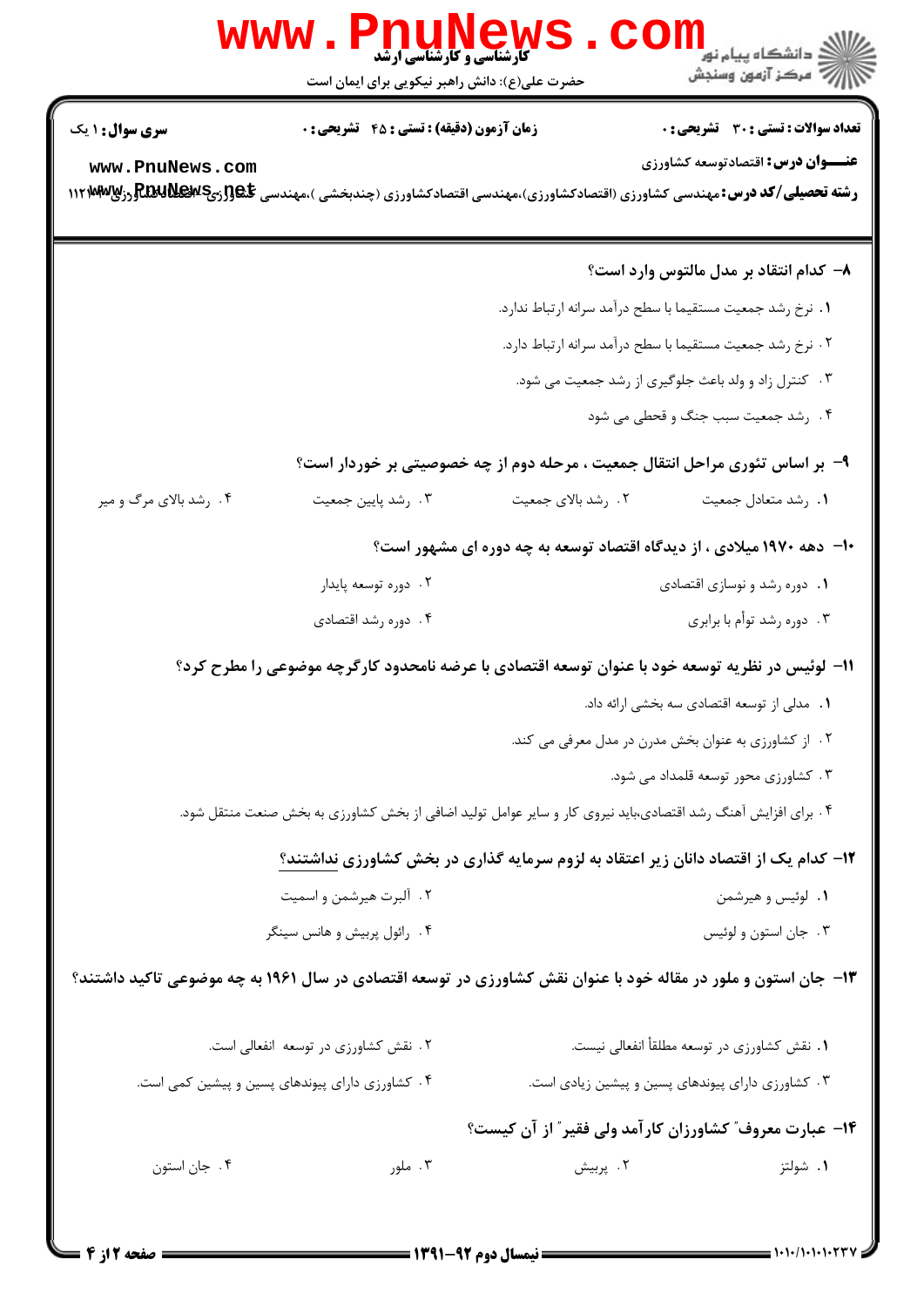|                   | w w w<br><b>کارشناسی و کارشناسی ارشد</b><br>حضرت علی(ع): دانش راهبر نیکویی برای ایمان است                                                |                                                                | ڪ دانشڪاه پيام نور<br><mark>ر</mark> √ مرڪز آزمون وسنڊش                         |  |
|-------------------|------------------------------------------------------------------------------------------------------------------------------------------|----------------------------------------------------------------|---------------------------------------------------------------------------------|--|
| سری سوال: ۱ یک    | <b>زمان آزمون (دقیقه) : تستی : 45 قشریحی : 0</b>                                                                                         |                                                                | <b>تعداد سوالات : تستی : 30 ٪ تشریحی : 0</b>                                    |  |
| www.PnuNews.com   | <b>رشته تحصیلی/کد درس:</b> مهندسی کشاورزی (اقتصادکشاورزی)،مهندسی اقتصادکشاورزی (چندبخشی )،مهندسی RBU <b>New</b> sی <b>,RBUNews ور</b> MW |                                                                | <b>عنـــوان درس:</b> اقتصادتوسعه کشاورزی                                        |  |
|                   |                                                                                                                                          |                                                                | ۱۵– کدام مورد جزو ویژگیهای کشاورزی پایدار از دیدگاه ریجنتیس و همکارانش نمیباشد؟ |  |
| ۰۴ تطابق منطقه ای | ۰۳ سازگاری                                                                                                                               | ٢. تطابق اجتماعي                                               | <b>۱.</b> هماهنگی بوم شناختی                                                    |  |
|                   |                                                                                                                                          |                                                                | ۱۶– افکار جان هنریک ون تونن (۱۸۵۰–۱۷۳۸) منجر به ارائه کدام مدل توسعه گردید؟     |  |
|                   | ٢. مدل توسعه حفاظت منابع                                                                                                                 |                                                                | ۰۱ مدل توسعه گسترش مرزی                                                         |  |
|                   | ۴. مدل توسعه نوآوري القايي                                                                                                               |                                                                | ۰۳ مدل توسعه مکان و موقعیت                                                      |  |
|                   | ۱۷– کدام مدل از طریق انتقال ارقام بهتر گیاهان و دامهای اهلی نقش موثری در رشد و توسعه کشاورزی داشته است؟                                  |                                                                |                                                                                 |  |
|                   | ۰۲ مدل توسعه انتشار                                                                                                                      |                                                                | ۰۱ مدل توسعه نهاده های پر بازده                                                 |  |
|                   | ۰۴ مدل توسعه مکان و موقعیت                                                                                                               |                                                                | ۰۳ مدل توسعه نوآوري القايي                                                      |  |
|                   |                                                                                                                                          |                                                                | <b>۱۸</b> - کدام مدل توسعه کشاورزی توسط هایامی و روتان ارائه شد؟                |  |
|                   | ٢. مدل توسعه حفاظت منابع                                                                                                                 |                                                                | ۰۱ مدل توسعه گسترش مرزی                                                         |  |
|                   | ۰۴ مدل توسعه نو آوري القايي                                                                                                              |                                                                | ۰۳ مدل توسعه انتشار                                                             |  |
|                   |                                                                                                                                          |                                                                | ۱۹– اقتصاددانان کلاسیک چه نظری به توسعه کشاورزی داشتند؟                         |  |
|                   |                                                                                                                                          | 1. دامنه افزایش بهره وری در بخش صنعت بیش از بخش کشاورزی است .  |                                                                                 |  |
|                   | ٢. دامنه افزايش بهره ورى در بخش كشاورزى بيش از بخش صنعت است .                                                                            |                                                                |                                                                                 |  |
|                   |                                                                                                                                          | ۰۳ دامنه افزایش بهره وری در بخش صنعت و بخش کشاورزی یکسان است . |                                                                                 |  |
|                   |                                                                                                                                          |                                                                | ۰۴ بخش کشاورزی به عنوان محور توسعه قلمداد می شود.                               |  |
|                   | ۲۰- نئوکلاسیکها برای نقش آفرینی بخش کشاورزی در توسعه اقتصادی به چه موضوعی تاکید دارند؟                                                   |                                                                |                                                                                 |  |
|                   | ۲. افزایش بهره وری تکنولوژی                                                                                                              |                                                                | ٠١. افزايش بهره ورى سرمايه                                                      |  |
|                   | ۰۴ افزایش بهره وری عوامل                                                                                                                 |                                                                | ۰۳ افزایش بهره وری نیروی کار                                                    |  |
|                   |                                                                                                                                          |                                                                | <b>۲۱</b> - مهمترین عامل محدود کننده توسعه کشاورزی ایران چیست؟                  |  |
| ۴. مدیریت کشاورزی | ۰۳ نیروی کار کشاورزی                                                                                                                     | ۰۲ آب کشاورزی                                                  | ۰۱ زمین کشاورزی                                                                 |  |
|                   |                                                                                                                                          |                                                                | <b>۲۲</b> – از کهن ترین سیستمهای انتقال آب در ایران است؟                        |  |
| ۰۴ سد سازی        | ۰۳ چشمه                                                                                                                                  | ٢. قنات                                                        | ۰۱ چاه                                                                          |  |
|                   |                                                                                                                                          |                                                                |                                                                                 |  |
|                   |                                                                                                                                          |                                                                |                                                                                 |  |